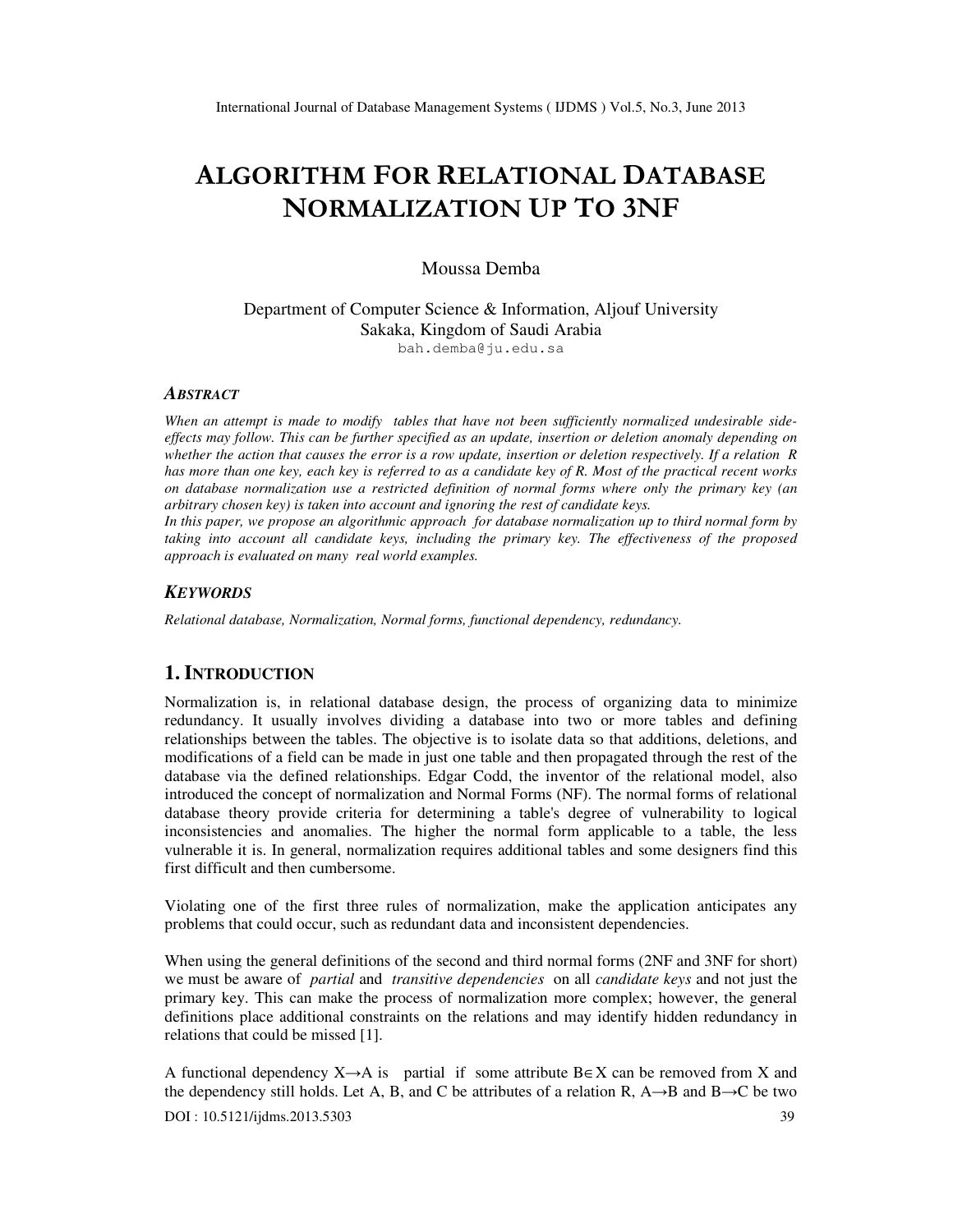dependencies that hold in R. Then C is transitively dependent on A via B (provided that A is not functionally dependent on B or C) [1].

Most of the recent works on database normalization are web-based tools without presenting algorithms and define the two notions, 2NF and 3NF, with respect to primary keys only, ignoring the other candidate keys as in [2], [3, [4], [5]. However, the original definitions of the two notions as given in [6], [7] , [1], [8] consider all candidate keys. To see the difference between the two approaches, suppose we have a schema relation  $R(A,B,C,D,E,F)$  together with the dependencies  $F = \{A \rightarrow BCDEF$ ;  $BC \rightarrow ADEF$ ;  $B \rightarrow D$ ;  $E \rightarrow F$ }

In this example, we have two candidate keys *A* and *BC*. If A is selected as the primary key of the relation, and ignoring BC then there is no partial dependencies on A, implying that the relation is in 2NF. But if all candidate keys are taken into account (that is the general definition is considered), although there are no partial dependencies on A, we have a partial dependency B→D on candidate key *BC*, implying that the relation is not in *2NF*. This make normalization process particularly confusing for many designers. In this paper, we propose an algorithmic approach for database normalization that uses the original and general definitions of normal forms. The general definitions take into account all candidate keys of a schema relation. For each synthesized relation, a primary key is also generated. The algorithms are presented step-by-step so designers can learn and implement them easily. Hereafter, all input schema relations are supposed at least in first normal form (1NF).

Throughout the paper, R represents a relational schema; *A, B, C*,... denote attributes; *X, Y* and *Z* denote set of attributes, and F a set of functional dependencies.

The rest of the paper is organized as follows: section 1 presents some basic concepts and notations, in section 2 we present a procedure for removing redundant attributes, in section 3 we present an algorithm for removing redundant attributes and another for redundant dependencies. Section 4 presents an algorithm for classifying dependencies into full and partial and in section 5 we present the algorithms for the decomposition into 2NF and 3NF respectively. In section 6 a complete and practice example is presented and in section 7 we conclude the paper.

## **2. REMOVING REDUNDANT ATTRIBUTES AND DEPENDENCIES**

Before determining partial dependencies, some redundant functional dependencies could be removed. To do that, many algorithms have been proposed for removing redundant dependencies, called *minimal cover* [9], [10]. To achieve this goal, one needs to compute the closure of a given set of attributes and then remove redundant attributes.

## **Definition 1.**

Given a relation *R*, a set of attributes *X* in *R* is said to *functionally* determine another set of attributes *Y*, also in *R*, written  $X \rightarrow Y$ , if and only if each *X* value is associated with precisely one *Y* value; *R* is then said to *satisfy* the *functional dependency*  $X \rightarrow Y$ .

## **Definition 2.**

A set of functional dependencies *F* is in *canonical form* if each functional dependency X→A in *F*, *A* is a singleton attribute.

Hereafter, all functional dependencies are supposed in canonical form.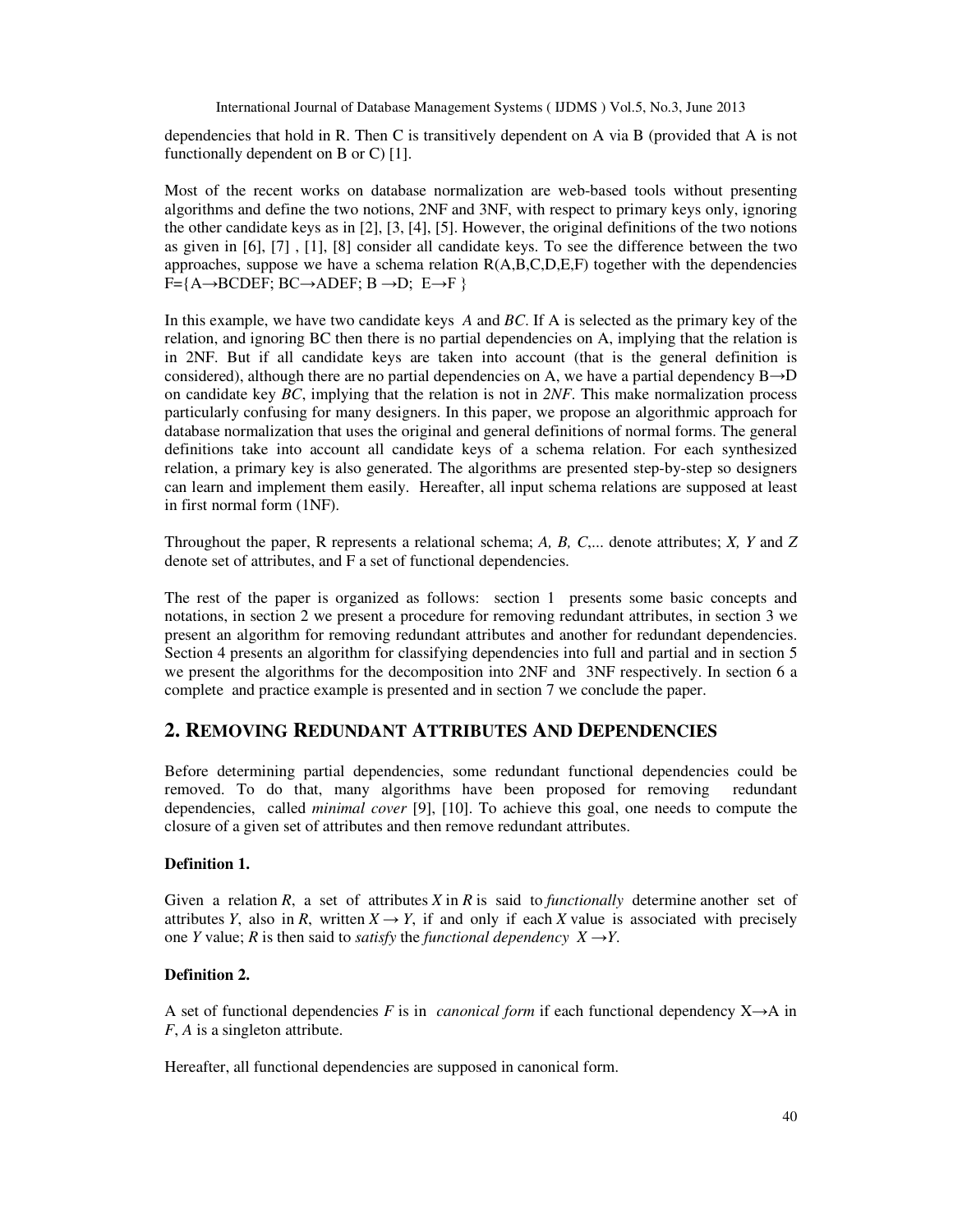Let X be a set attributes and F be a set of functional dependencies. Let  $X^+$  be the set of all attributes that depend on a subset of X with respect to F, i.e.,  $X^+$  is the set of attributes Z, such that  $X \rightarrow Z \in F$ .  $X^+$  is called the closure of X w.r.t F.

The *Algorithm A1* computes the closure of a given set of attributes w.r.t F:

Algorithm A1: computes  $X^+$ .

```
Input: A relation R, a set of functional dependencies F and a 
          set X of attributes. 
Output: X^+, the closure of X.
    X^+:= X While there is a fd Y→ A∈ F 
if Y⊆X<sup>+</sup> and A⊄ X<sup>+</sup> then
             X^*:=X^* \cup \{A\}
```
To check if a functional dependency  $Y\rightarrow A$  holds in a set of dependencies F, we compute the closure of Y and check If  $A \subseteq Y^+$ . This test is particularly useful, as we will see later in the next algorithm.

We can use attribute closure to remove redundant dependencies from a set of functional dependencies. We can do this by examining each dependency in turn to see if it is redundant. A dependency is redundant if it can be inferred from the other dependencies, and can thus be removed.

Given a set of dependencies F, an attribute B is *extraneous* in X→A with respect to F if A∈ (X-B)<sup>+</sup>. If  $B \in (X-B)^+$  then B is called *an implied extraneous attribute*. If B is extraneous, but not implied, then it is *nonimplied*. For example, suppose we have the functional dependencies A,B→C and A→C in F. Then B is a *nonimplied* extraneous attribute in A,B→C. As another example, suppose we have the dependencies  $A, B \rightarrow C$  and  $A \rightarrow B$  in F. Then B is an *implied extraneous attribute* in A,B→C.

 F is called *partially left-reduced* if no attributes are implied extraneous attribute. The elimination of non-implied extraneous attribute is postponed until the time that redundant dependencies are eliminated, using the *Algorithm A3*. Many algorithms, sometimes difficult to reuse, have been proposed in [11], [12] for removing extraneous attributes.

In our approach, we propose the following algorithm to eliminate implied extraneous attributes by minimizing attribute closure computations. *Algorithm A3* removes any implied extraneous attributes. Our observation is that any implied extraneous attribute has to appear both on the lefthand side of at least one dependency and on the right-hand side of at least one dependency. Therefore, *categorizing* attributes according to their appearance on the left-hand side and righthand side of dependencies could reduce the number of attributes closure computation.We define the sets:

ro= ${A/\,A}$  occurs only on the right hand side of dependencies in F}  $\text{lo}=\{A/A \text{ occurs only on the left hand side of dependencies in } F\}$  $l = \{A / A \notin \text{ro and } A \notin \text{lo }\}$ 

Note that *lo*∩*ro*=φ, *lo*∩*lr*=φ and *ro*∩*lr*=φ. Moreover, the set *lo*, if not empty, contains keyattributes.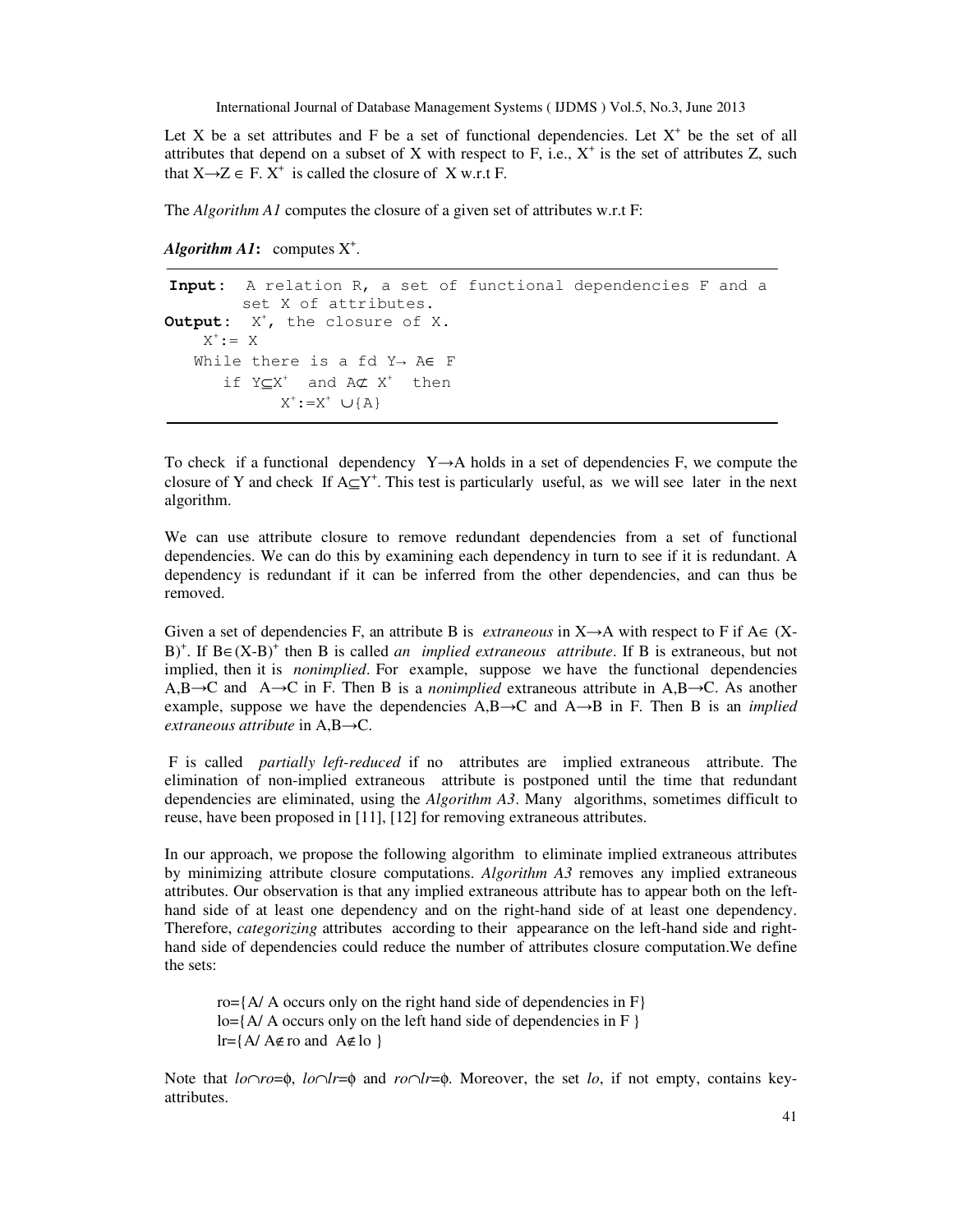**Lemma 1.** If B is an implied extraneous attribute in a set of dependencies F, then  $B \in \mathbb{R}$ .

**Proof.** It is easy to see that an implied extraneous attribute, as defined above, has to occur on the left-hand side of a dependency, then cannot be an element of the set ro.

**Lemma 2.** If B is an extraneous implied attribute, then B∉*lo* and B∉*ro*.

In contrast to the algorithm proposed in [12] that tests the redundancy of all attributes in (*lo*∪*lr*), we will test only for the attributes in *lr*. Let |X| denotes the cardinality (number of attributes) of X.

*Algorithm A2:* Removes implied extraneous attributes.

```
\overline{a}Input: F, a set of functional dependencies. 
Output: G, a partially left-reduced set of dependencies. 
Initialize G:=F 
1.for each fd X→A∈G do 
    if |X|>1 then set Y:=X 
       for any attribute B∈Y do 
           if B∈lr then 
             set H:=G-(X→A)∪{(Y-B)→A} 
            if B∈(Y-B)<sup>+</sup> under H then
                  set Y:=Y-{B} 
       end
      if X \neq Y then G:=H end
   end 
2.Remove all duplicated dependencies in G, if any.
```
This algorithm is substantially better than the one proposed in [12].

**Example 1 [12]:** Let F be the set of dependencies:

 AB→D; B→A; ABC→D; D→A; AB→E; B→H; ABC→J; AB→F; B→G; ABC→K; BN→H; AB→G

G:=F,  $Ir=\{A, D\}$ ,  $lo=\{B, C\}$  and  $ro=\{E, F, G, H, J, K\}$ 

According to lemma 2, there is no need to check for the attributes in *lo* or in *ro*.

#### **-For AB**→**D***.*

 *B cannot be an implied extraneous attribute as B*∉*lr, then we check for A***:**  we have  $A \in (Y-A)^+$ ; Y=Y-A *G* is changed by replacing  $AB \rightarrow D$  by  $B \rightarrow D$ :

 $B\rightarrow D$ ;  $B\rightarrow A$ ;  $BC\rightarrow D$ ;  $D\rightarrow A$ ;  $B\rightarrow E$ ;  $B\rightarrow H$ ;  $BC\rightarrow J$ ;  $B\rightarrow F$ ;  $B\rightarrow G$ ;  $BC\rightarrow K$ ;  $BN\rightarrow H$ ;  $B\rightarrow G$ 

 **-For BC**→**D***. G will not change as B,C*∉*lr*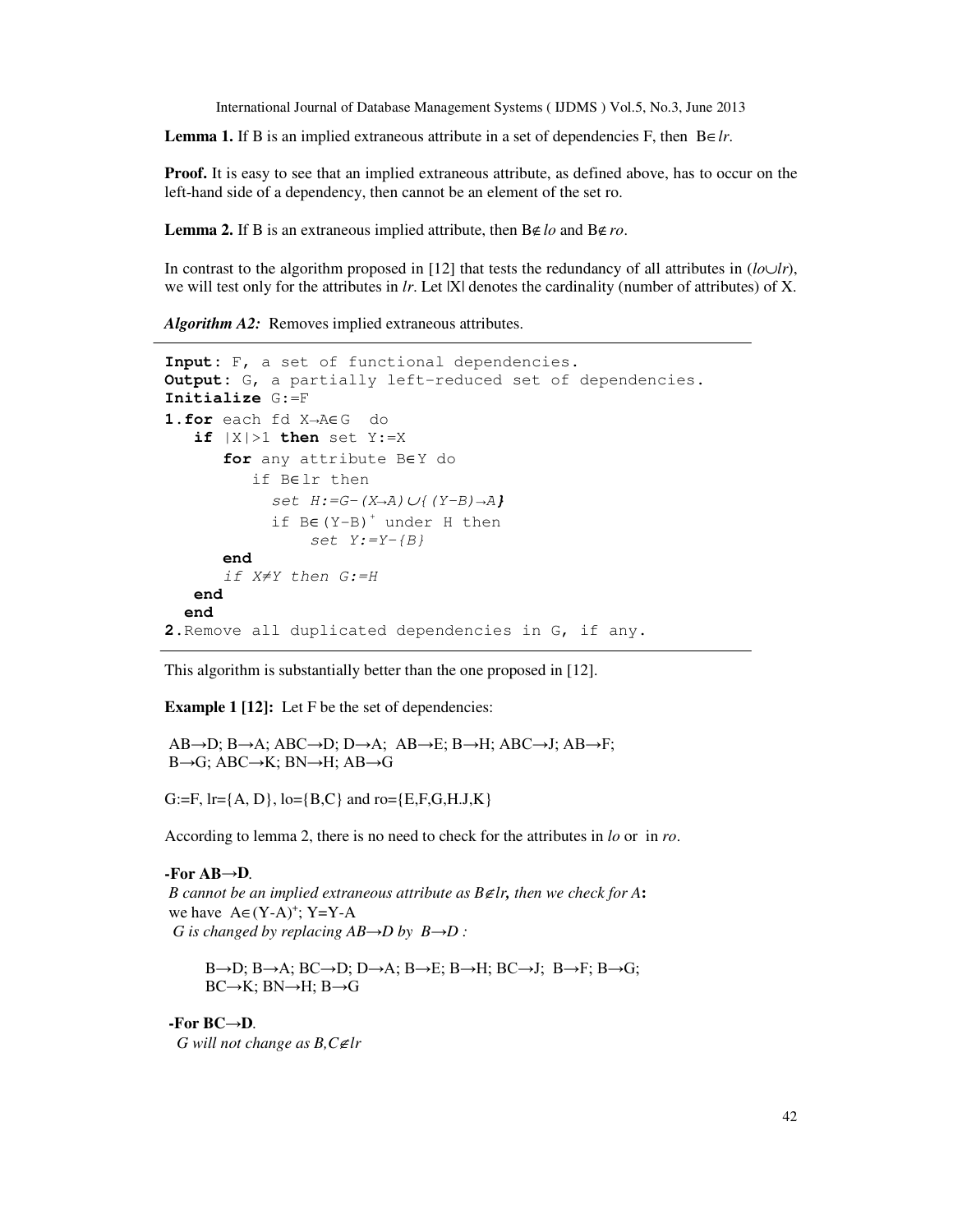**-For BN**→**H***.*

 *G will not change as B,N*∉*lr* 

 $B \rightarrow G$  is duplicated, then has to be removed we get the partially left-reduced dependencies F' of F:

 $B\rightarrow D$ ;  $B\rightarrow A$ ;  $BC\rightarrow D$ ;  $D\rightarrow A$ ;  $B\rightarrow E$ ;  $B\rightarrow H$ ;  $BC\rightarrow J$ ;  $B\rightarrow F$ ;  $B\rightarrow G$ ;  $BC\rightarrow K$ ; BN→H

There is no more extraneous implied attributes in F', while the *nonimplied* extraneous attribute N, it will be removed by the next procedure.

The next step consists to remove redundant dependencies. The main idea is to compare the lhs of dependencies that have the same rhs: if a dependency  $f_1$ :  $X \rightarrow A$  is redundant in F, then there is at least a dependency f<sub>2</sub>: Y→A in F where  $X \rightarrow Y \in F^+$ . We write  $X_F^+$  to mean that the closure of *X* w.r.t a set of dependencies F. Algorithmically this can be expressed as follows:

**Algorithm A3**: Removes redundant dependencies.

```
Input: F, a set of partially left-reduced dependencies. 
Output: F_m, a minimal cover of F
1. F_m := F2. for each X→A∈F<sub>m</sub>
     while there exists a Y→A∈F<sub>m</sub>
       G: = F_m- (Y \rightarrow A)if X⊆Y<sub>G</sub><sup>+</sup> then
             F_m: = G end 
       end 
      end 
3. Fm is the minimal cover of F.
```
To illustrate the algorithm, let F be the dependencies given in example 1.

1. Initialization of  $F_m$  to:

 $B\rightarrow D$ ;  $B\rightarrow A$ ;  $BC\rightarrow D$ ;  $D\rightarrow A$ ;  $B\rightarrow E$ ;  $B\rightarrow H$ ;  $BC\rightarrow J$ ;  $B\rightarrow F$ ;  $B\rightarrow G$ ;  $BC\rightarrow K$ ; BN→H

2. Summarized in table 1.

3.  $F_m = \{ B \rightarrow D; B \rightarrow E; B \rightarrow F; B \rightarrow H; B \rightarrow G; BC \rightarrow J; BC \rightarrow K; D \rightarrow A \}$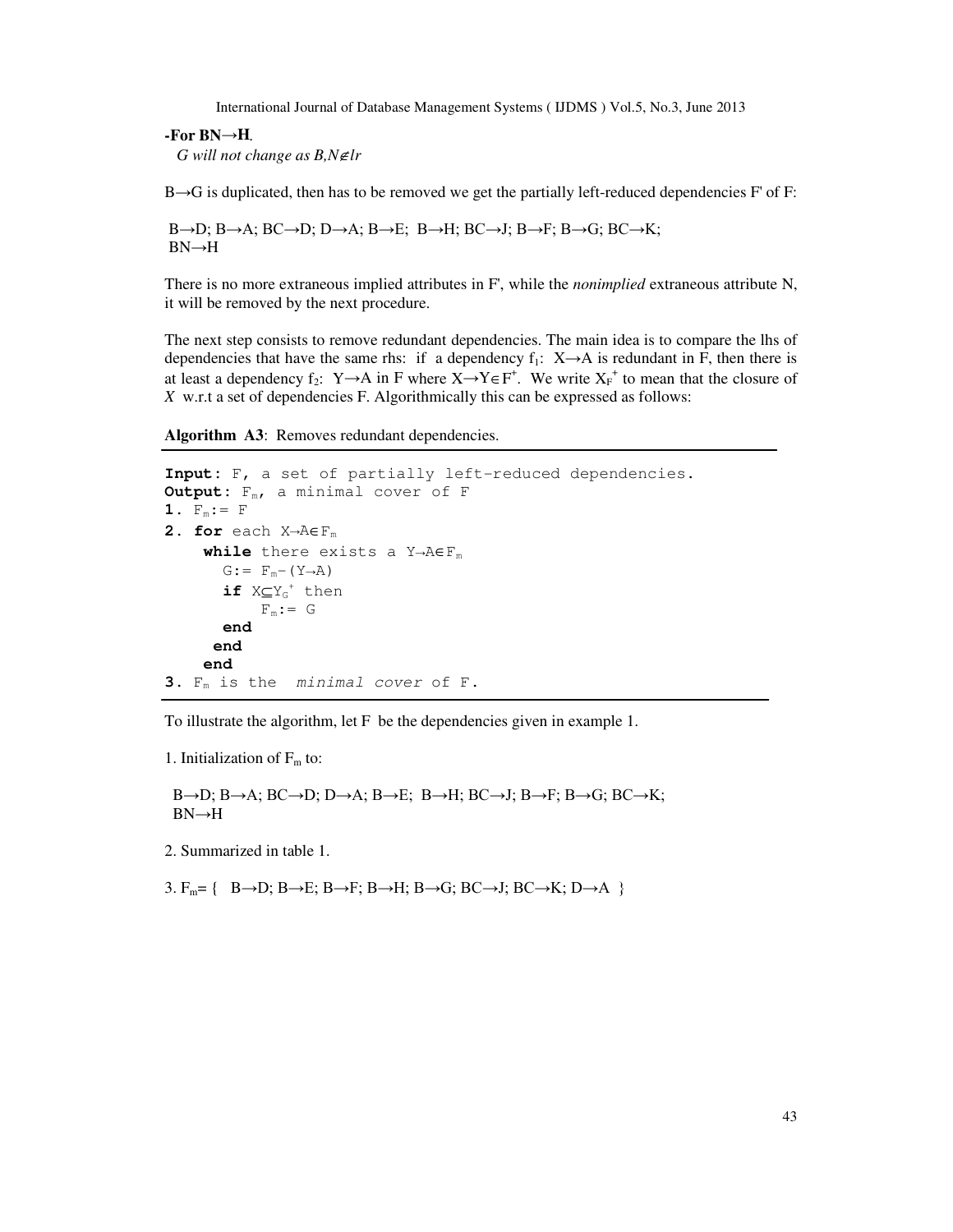| <b>Pass</b>    | $X \rightarrow A$  | $Y \rightarrow A$              | $F_m$                             |
|----------------|--------------------|--------------------------------|-----------------------------------|
|                | $B\rightarrow D$   | $BC \rightarrow D, Be (BC)^+$  | $F_m := F_m - (BC \rightarrow D)$ |
| 2              | $B \rightarrow E$  |                                |                                   |
| 3              | $B \rightarrow F$  |                                |                                   |
| $\overline{4}$ | $B \rightarrow A$  |                                |                                   |
| 5              | $B \rightarrow H$  | $BN\rightarrow H$ , $Be(BN)^+$ | $F_m:=F_m-(BN\rightarrow H)$      |
| 6              | $B \rightarrow G$  |                                |                                   |
| 7              | $BC \rightarrow J$ |                                |                                   |
| 8              | $BC \rightarrow K$ |                                |                                   |
| 9              | $D\rightarrow A$   | $B\rightarrow A$ , $D\in B^+$  | $F_m:=F_m-(B\rightarrow A)$       |

International Journal of Database Management Systems ( IJDMS ) Vol.5, No.3, June 2013

Table 1. Sketch elimination of redundant dependencies.

In [12] they claimed that their (fast) algorithm computes 5 closures and the standard one 19 closures to remove redundant dependencies. As we can see in the table 1, only 3 computations are needed using our *Algorithm A3*, i.e., passes 1, 5 and 9, that is a substantial improvement. Moreover, for the other non-redundant dependencies, no extra effort is needed.

Unfortunately, there can be several minimal covers for a set of functional dependencies. We can always find at least one minimal cover  $F_m$  for any set of dependencies F using *Algorithm A3*.

**Theorem 1.** Let F be a set of partially left-reduced dependencies, and  $F_m$  its *minimal cover* obtained by the Algorithm A3. Then we have  $F^+ \equiv F_m^+$ .

# **3. FULL AND PARTIAL DEPENDENCIES**

A functional dependency  $X \rightarrow A$  is a *full functional dependency* if removal of any attribute B from X means that the dependency does not hold any more; that is, for any attribute  $B \in X$ ,  $(X - B)$ does not functionally determine A. A functional dependency X→A is a *partial dependency* if A is not a key-attribute and some attribute  $B \in X$  can be removed from X and the dependency still holds; that is, for some  $B \in X$ ,  $(X - B) \rightarrow A$  [7]. Full and partial dependencies are generated as follows:

*Algorithm A4:* Determines full and partial dependencies.

```
Input: F_m, a minimal cover set of F.
Output: F_p, F_f, sets of partial and full dependencies in
           F_m respectively.
Let F_p:=\phi and F_f:=F_m.
For each dependency X→A∈F<sub>f</sub>
   if X is a proper subset of a candidate key and A is not a 
     key attribute then 
    F_p: =F_p \cup \{X \rightarrow A\}F_f: =F_f-(X\rightarrow A)while there is a fd Z→B∈F<sub>f</sub> s.t. Z∈A<sup>+</sup> do
    F_p: =F_p \cup \{Z \rightarrow B\}F_f: =F_f – (Z\rightarrow B)
   end 
  end 
end
```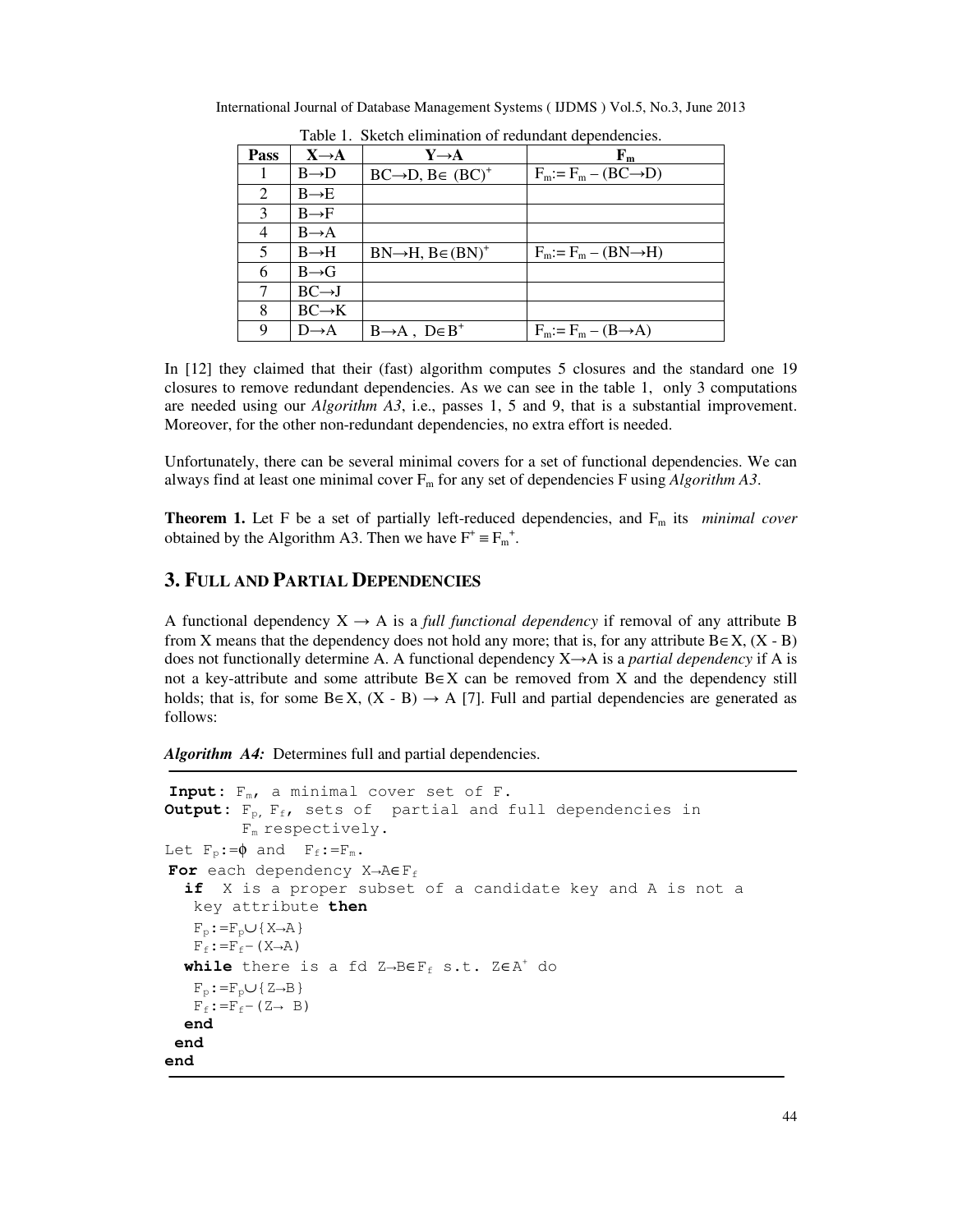In the If-statement, we make condition on the candidate keys and not the primary key, because if a relation has many keys, all have to be considered (see the definition of 2NF in the next section).

We can continue our running example by initializing  $F_f$  to:

$$
\{B \rightarrow D; B \rightarrow F; B \rightarrow G; D \rightarrow A; B \rightarrow E; B \rightarrow H; BC \rightarrow J; BC \rightarrow K\}
$$

we have one candidate key BC, that is the primary key.  $F_p=$  $\phi$ . For the lines 1-5, B $\subseteq$ (BC), then we have partial dependencies.

| $X \rightarrow A$  | ${\bf F}$                                           | ${\bf F}_{\bf p}$                                      |  |  |  |
|--------------------|-----------------------------------------------------|--------------------------------------------------------|--|--|--|
| $B \rightarrow D$  | $F_f := F_f - \{B \rightarrow D; D \rightarrow A\}$ | $F_P := F_P \cup \{B \rightarrow D; D \rightarrow A\}$ |  |  |  |
| $B \rightarrow E$  | $F_f := F_f - (B \rightarrow E)$                    | $F_P := F_P \cup \{B \rightarrow E\}$                  |  |  |  |
| $B \rightarrow F$  | $F_f := F_f - (B \rightarrow F)$                    | $F_P := F_P \cup \{B \rightarrow F\}$                  |  |  |  |
| $B \rightarrow H$  | $F_f := F_f - (B \rightarrow H)$                    | $F_P := F_P \cup \{B \rightarrow H\}$                  |  |  |  |
| $B \rightarrow G$  | $F_f := F_f - (B \rightarrow G)$                    | $F_P := F_P \cup \{B \rightarrow G\}$                  |  |  |  |
| $BC \rightarrow J$ |                                                     |                                                        |  |  |  |
| $BC \rightarrow K$ |                                                     |                                                        |  |  |  |

Table 2. Sketch determination of  $F_f$  and  $F_P$ .

The final result is:

 $F_f = {BC \rightarrow J; BC \rightarrow K}$  $F_P = \{ B \rightarrow D : D \rightarrow A : B \rightarrow E : B \rightarrow F : B \rightarrow G : B \rightarrow H \}$ 

**Lemma 3.**  $F_m = F_f \cup F_P$ .

**Lemma 4.** Let R be a relation schema and  $F_m$  its minimal cover dependency set. If there is no partial dependency in R then  $F_p = \phi$ .

## **4. NORMALIZATION**

## **4.1. The Second Normal Form**

A relation is in second normal form (abbreviated 2NF) if it is in 1NF and no non-key attribute is partially dependent on any candidate key [7], [1]. In other words, no  $X \rightarrow Y$  where X is a strict subset of a candidate key and Y is a non-key attribute.

Simply, a table is in 2NF if and only if it is in 1NF and every non-key attribute of the relation is either dependent on the whole of any candidate key, or on another non-key attribute.

The following algorithm is used to decompose a 1NF relation schema R into 2NF:

*Algorithm A5:* Decomposes into *2NF*.

```
Input: R, F_f and F_p.
Output: a set R<sup>2NF</sup> of relations into 2NF.
Let G:=F_p and X_f the set of attributes in F_f.
R^{\text{2NF}}: =φ
 for each Y→A∈G do 
    if Y is a proper subset of a candidate key then
```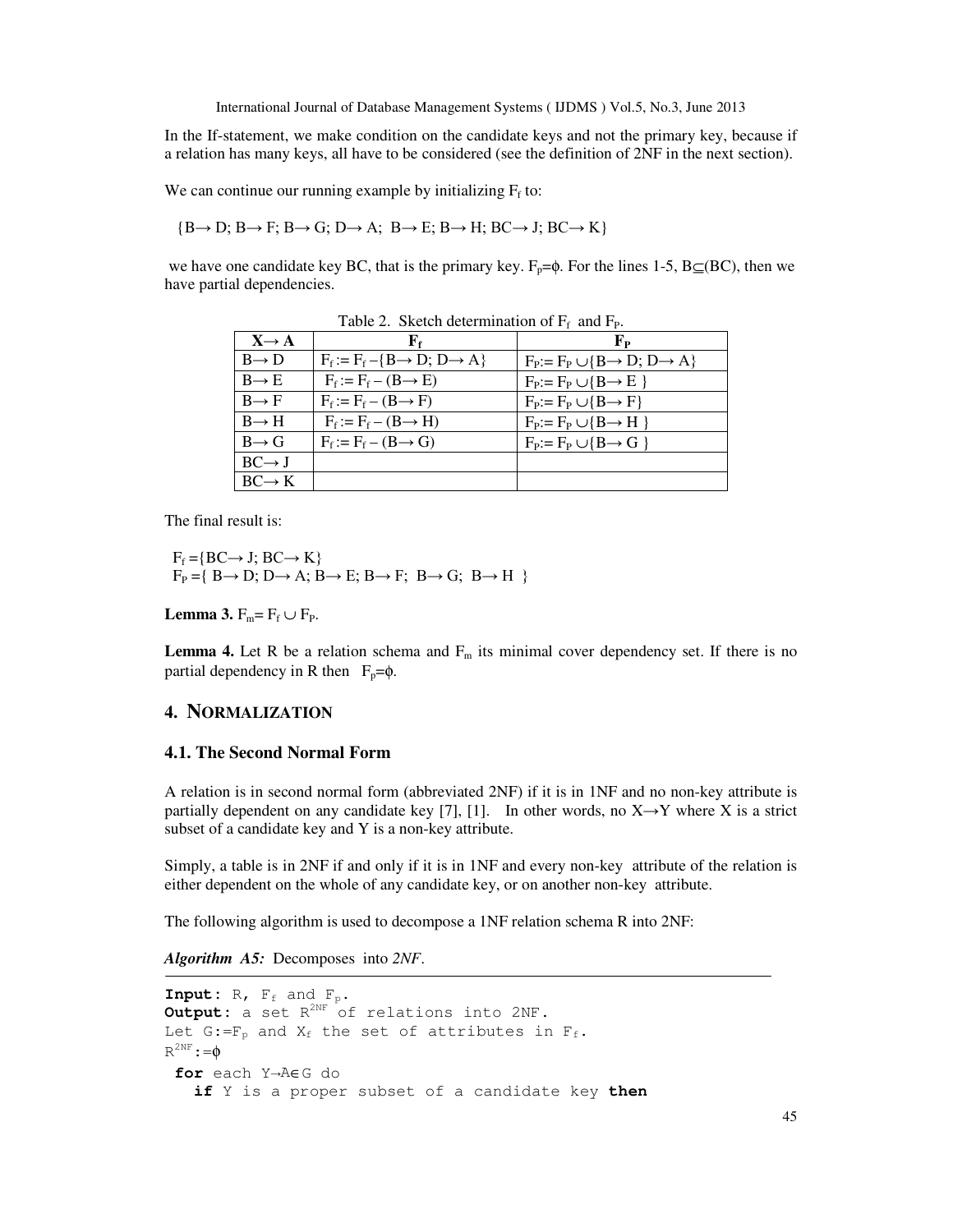$-$  create  $R_Y(Y_G^+)$ . - choose Y as the primary key of R<sub>Y</sub>.  $-$  set  $X_f:=X_f-\{B\}$  for any non-key attribute  $BEY_G^+$ . - remove from G any dependency whose lhs is in Y<sub>G</sub><sup>+</sup>.  $- R^{2NF} := R^{2NF} \cup R_Y(Y_G^+)$  **end end**   $R^{2NF}:= R^{2NF} \cup R_K(X_f)$ , where  $K \in X_f$  is the (chosen) primary key of R.

If Y is a key-attribute that means that Y is causing a partial dependency. The statement  $X_f = X_f$  $\langle B \rangle$  is justified by the fact that *Y* is already in  $X_f$ . Moreover, the resulting decomposition preserves the functional dependencies of  $F_m$ , because Y→A belongs to  $R_Y$  and Y $\subseteq X_f$ .

**Theorem 2.** Let *R* be a *1NF* relation. We have the following results:

- a. If  $F_p = \phi$  then *R* is automatically in 2NF.
- b. If  $F_p \neq \phi$  then *R* is not in 2NF.

**Proof.**

- a. If  $F_p = \phi$ , i.e., there is no partial dependency in R, that means also that the first *if-condition* of the algorithm will never hold. Then  $R_K$  is the only relation created by the Algorithm A5. As  $R_K$  is partial dependency free (no partial dependency exists in  $F_f$ ), then  $R = R_K$  is in *2NF*.
- b. If  $F_p \neq \emptyset$ , i.e., the first *if-condition* of the algorithm holds at least once. Therefore, R is not in  $2NF$  as  $R \neq R_K$ .

Let's assess our example:

 $F_f = \{ BC \rightarrow J, BC \rightarrow K \}$  $F_n = \{ B \rightarrow D : D \rightarrow A : B \rightarrow E : B \rightarrow F : B \rightarrow G : B \rightarrow H \}$ 

and  $F_m = F_f \cup F_p$ .

As we can see all attributes in  $F_f$  depend fully on the only candidate key  ${BC}$  and all the attributes in  $F_p$  depend directly/indirectly on the key-attribute B, i.e., B is causing a partial key. Therefore, the relations  $R_{BC}$  and  $R_B$  are created:

 $R_{BC}(\underline{B,C},J,K)$  $R_B(\underline{B},D,A,E,F,G,H)$ 

Note that when a 1NF relation has no composite candidate keys (candidate keys consisting of more than one attribute), the relation is automatically in 2NF. If there is no composite candidate keys, then  $F_p = \phi$  and by theorem 2 the relation is in 2NF.

## **4.2 Third Normal Form**

A relation is in third normal form (abbreviated 3NF) if it is in 2NF and none of its non-key attributes are transitively dependent upon any candidate key [6], [1], [7]. An alternative (simpler) definition is a relation is in 3NF if in every non-trivial dependency  $X \rightarrow A$  either X is a super key or A is a key attribute (i.e., A is contained within a candidate key).

The transitive dependencies set on 2NF relations is defined by: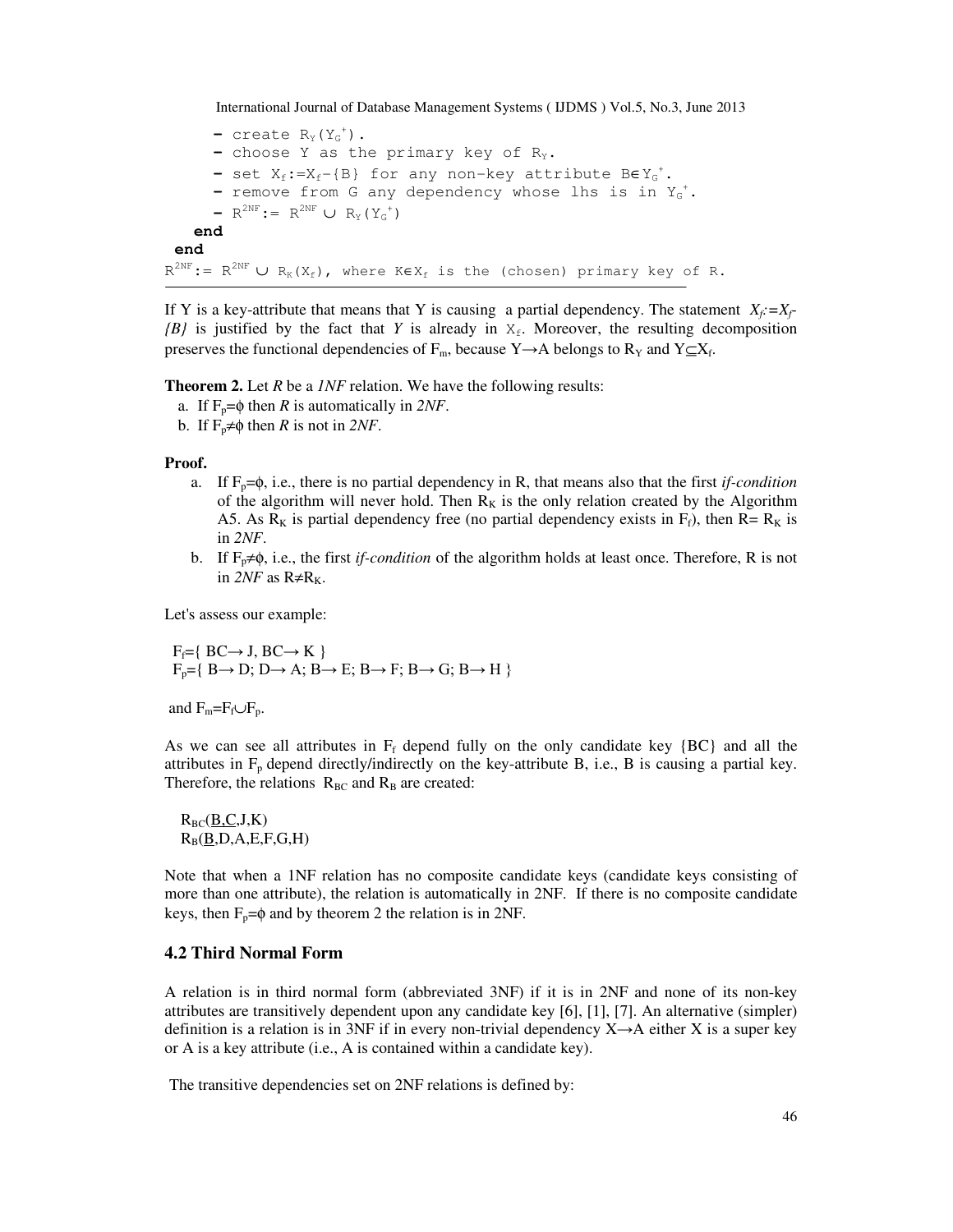$F_t = \{ X \rightarrow A \in F_m \}$  such that

- *i. X* is not a candidate key, and
- *ii. A* is not a key attribute.

Note that partial dependencies violate the 3NF. We have the following characterization.

**Theorem :** A relation schema R is in third normal form if and only if for every key K of R and every nonkey-attribute A depends directly on K.

The following procedure is used to decompose a 1NF relation into 3NF.

*Algorithm A6*. Decomposes into 3NF.

```
Input: R(X) a 1NF relation, and the set of dependencies F_t.
         Where X is the set of attributes in R. 
Output: a set R<sup>3NF</sup> of relations into 3NF.
Let G:=F_t and R^{3NF}:=\phiFor each dependency Y→A∈G do 
      - create a new relation R_Y, if not already created,
      - add Y and A in R_Y, if not already added,
      - consider Y as the primary key of R_{Y},
      - R^{3NF} := R^{3NF} \cup R_Y- remove Y→A from G, and 
      - if A∈X then 
set R(X):=R(X-\{B\}) for any B\notin Y and BEA_G^+.
         end 
end 
R^{3NF} : = R^{3NF} ∪R(X)
end
```
**Lemma 5.** If  $F_t \neq \phi$ , then the input relation R is not in 3NF.

Now, we can complete our example given the initial 1NF relation with BC the only candidate key BC:

 $R_{BC}(A, B, C, D, E, F, G, H, J, K)$ 

together with the following dependencies:

 $F_m = {BC \rightarrow J; BC \rightarrow K; B \rightarrow D; D \rightarrow A; B \rightarrow E; B \rightarrow F; B \rightarrow G; B \rightarrow H}$  $F_t = {B \rightarrow D; D \rightarrow A; B \rightarrow E; B \rightarrow F; B \rightarrow G; B \rightarrow H}$ 

According to the lemma 5,  $R_{BC}(X)$ , where *X* is the set of attributes, is not in 3NF. Therefore new relations  $R_B(B, D, E, F, G, H)$  and  $R_D(D, A)$  are then created and the attributes D, E, F, G, H are removed from  $X$  because they are in  $X^+$ . We get the final relations into 3NF:

 $R_{BC}(\underline{B}, \underline{C}, J, K)$  $R_B(\underline{B}, D, E, F, G, H)$  $R_D(D, A)$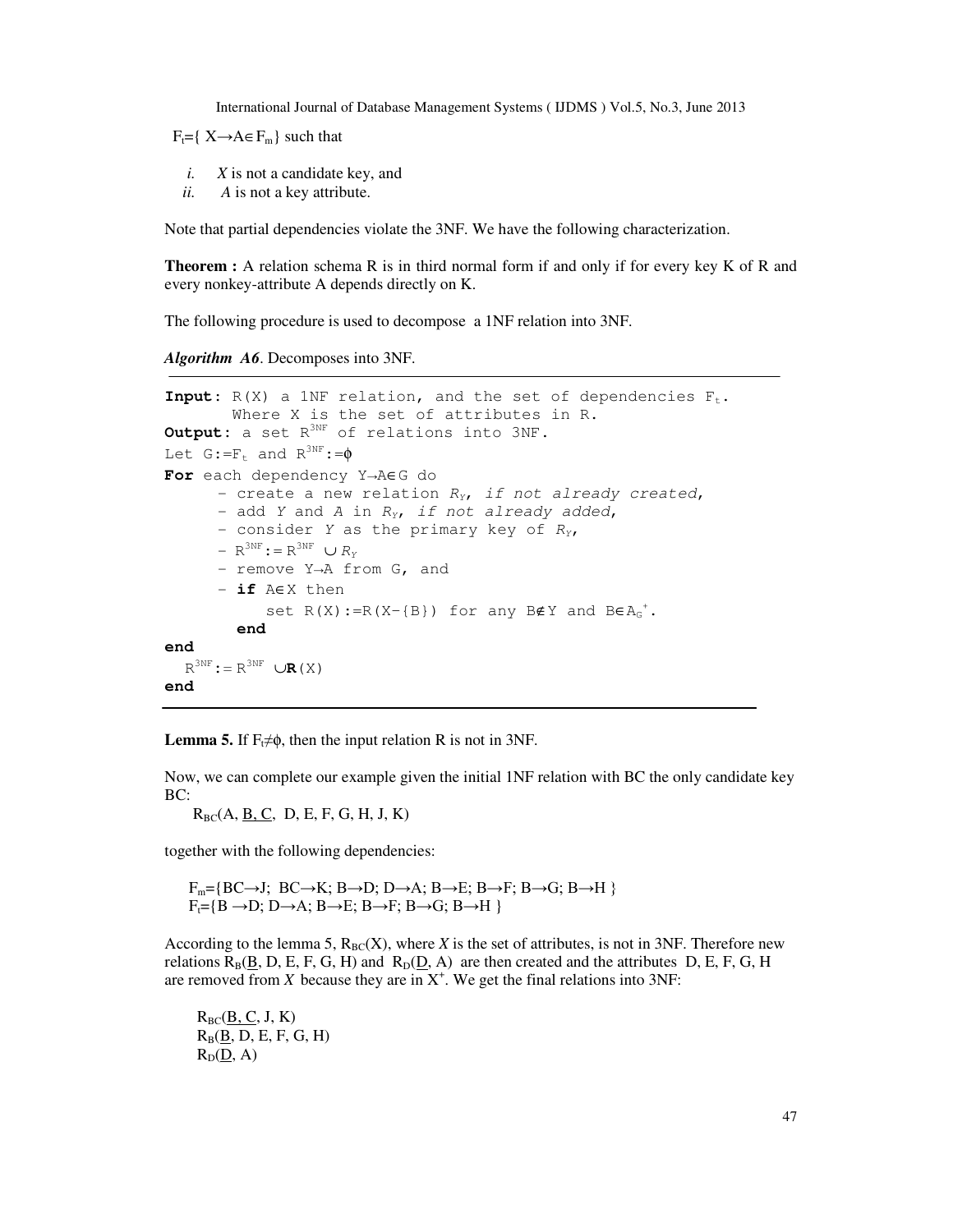**Example 2:** Consider the schema relation R(isbn, invno, title, authors, publ, place, year)

together with the set of dependencies:

 $F_m = \{$  (title, authors, publ, place, year) $\rightarrow$  isbn; isbn $\rightarrow$  title; isbn $\rightarrow$  authors; isbn→ publ; isbn→place; isbn→ year; invno → isbn }

The attribute *invno* is the unique key of R. The set of partial dependencies  $F_p = \phi$  and the set of transitive dependencies :

 $F_t = \{$  (title, authors, publ, place, year) $\rightarrow$  isbn; isbn $\rightarrow$  title; isbn $\rightarrow$  authors; isbn→ publ; isbn→place; isbn→ year}

Therefore the relation R is in 2NF but not in 3NF because  $F<sub>i</sub> ≠ \phi$ . R can be easily normalized by decomposition using the algorithm A6 as follows:

 $R_1$ ( title, authors, publ, place, year, isbn) R2(invno, title, authors, publ, place, year)

# **5. A COMPLETE EXAMPLE**

To demonstrate the applicability of the above algorithms, consider the more realistic example presented in [1].

Suppose we want to normalize the *1NF* relation *ClientRental* up to *3NF*. This relation contains 9 attributes and 17 dependencies:

Clientrental (clientNo, propertyNo, clientName, pAddress, rentStart, rentFinish, rent, ownerNo, ownerName)

with the following dependencies F:

| $f_1$ :    | propertyNo,rentStart   | $\rightarrow$ rentFinish |
|------------|------------------------|--------------------------|
| $f_2$ :    | clNo, propertyNo       | $\rightarrow$ rentFinish |
| $f_3$ :    | clNo,rentStart         | $\rightarrow$ rentFinish |
| $f_4$ :    | clNo                   | $\rightarrow$ clName     |
| $f_5$ :    | propertyNo, rentStart  | $\rightarrow$ clName     |
| $f_{6}$ :  | clNo, propertyNo       | $\rightarrow$ rentStart  |
| $f_7$ :    | ownerNo                | $\rightarrow$ oName      |
| fs:        | propertyNo             | $\rightarrow oName$      |
| $f_9$ :    | clNo, rentStart        | $\rightarrow$ oName      |
| $f_{10}$   | clNo,rentStart         | $\rightarrow$ pAddress   |
| $f_{11}$ : | propertyNo             | $\rightarrow$ pAddress   |
| $f_{12}$ : | propertyNo             | $\rightarrow$ rent       |
| $f_{13}$ : | clNo,rentStart         | $\rightarrow$ rent       |
| $f_{14}$ : | propertyNo             | $\rightarrow$ ownerNo    |
| $f_{15}$ : | clNo,rentStart         | $\rightarrow$ ownerNo    |
| $f_{16}$ : | clNo.rentStart         | $\rightarrow$ propertyNo |
| $f_{17}$   | propertyNo, rent Start | $\rightarrow$ clNo       |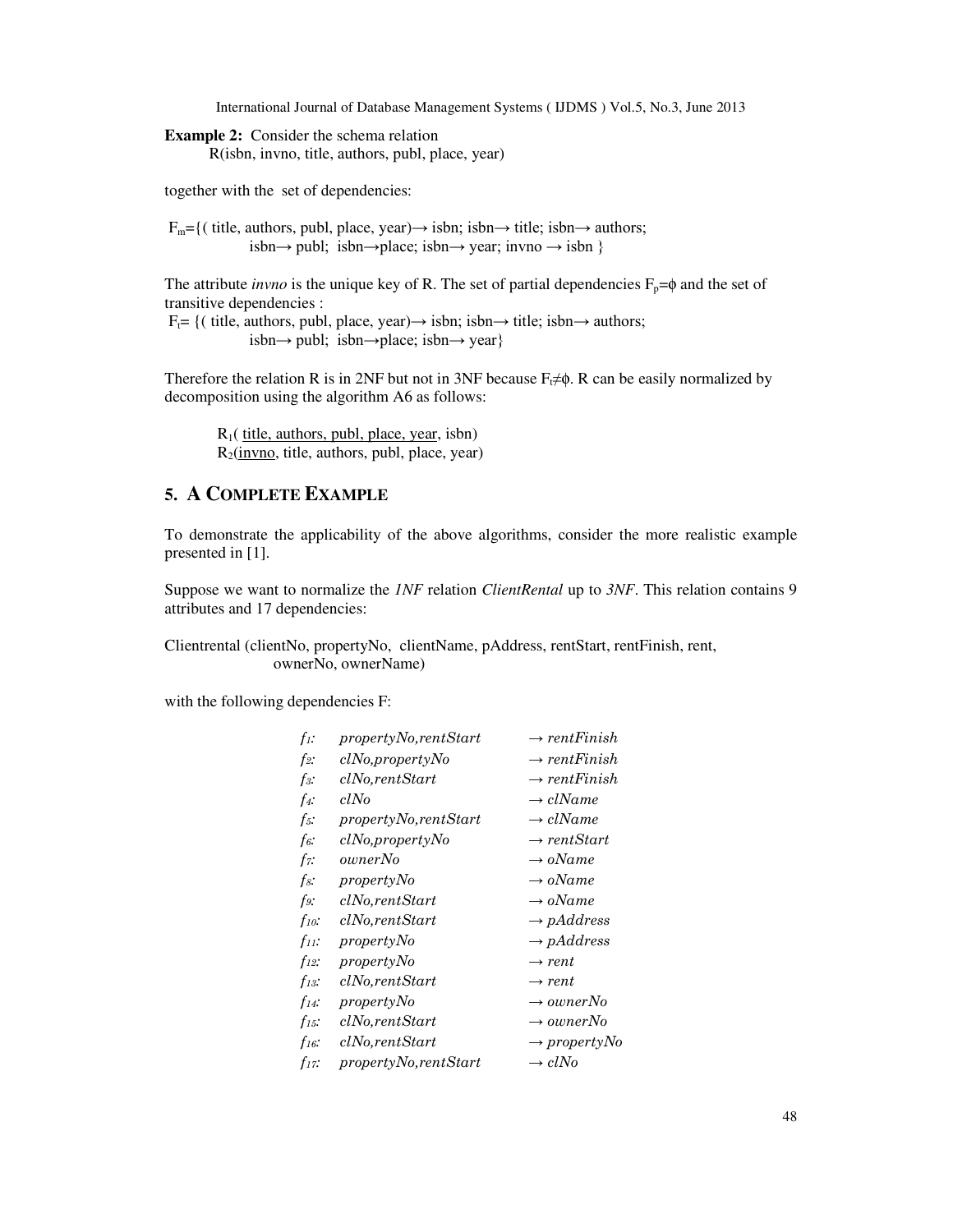**Step 1:** First of all, we call the *Algorithm A3* to generate a minimal cover  $F_m$  of F, as there is no implied extraneous attributes. Let lhs(*f*j)⊆lhs(*f*i) + means that the left-hand-side of the dependency *f*<sub>j</sub> is in the closure of the left-hand-side of the dependency *f*<sub>i</sub>, i.e. lhs(*f*<sub>*i*</sub>)→lhs(*f*<sub>j</sub>).

- $-f_l$  is redundant because  $\text{lns}(f_2) \subseteq \text{lns}(f_1)^+$
- − *f3* is redundant because lhs(*f2*)⊆lhs(*f3*) +
- − *f5* is redundant because lhs(*f4*)⊆lhs(*f5*) +
- − *f8* is redundant because lhs(*f7*)⊆lhs(*f8*) +
- − *f9* is redundant because lhs(*f7*)⊆lhs(*f9*) +
- − *f10* is redundant because lhs(*f11*)⊆lhs(*f10*) +
- − *f13* is redundant because lhs(*f12*)⊆lhs(*f13*) +
- − *f15* is redundant because lhs(*f14*)⊆lhs(*f15*) +

After removing the redundant dependencies (9), we get the minimal cover  $F_m$ :

| $f_2$ :    | clNo, propertyNo      | $\rightarrow$ rentFinish      |
|------------|-----------------------|-------------------------------|
| $f_4$ :    | clNo                  | $\rightarrow$ clName          |
| $f_{6}$ :  | clNo, propertyNo      | $\rightarrow$ rentStart       |
| $f_7$ :    | ownerNo               | $\rightarrow$ oName           |
| $f_{ll}$ : | propertyNo            | $\rightarrow$ <i>pAddress</i> |
| $f_{12}$ : | propertyNo            | $\rightarrow$ rent            |
| $f_{14}$ : | propertyNo            | $\rightarrow$ ownerNo         |
| $f_{16}$ : | clNo, rentStart       | $\rightarrow$ propertyNo      |
| $f_{17}$ : | propertyNo, rentStart | $\rightarrow$ clNo            |

We have three candidate keys (clNo, propertyNo), (clNo, rentStart) and (propertyNo, rentStart). No matter is the choice of the primary key, we can determine partial and transitive dependencies.

**Step 2:** We call the Algorithm A4 to generate  $F_f$  and  $F_p$  from  $F_m$ . The set of partial dependencies is:

 $F_p = \{ \; clNo \rightarrow clName; \; \; \; \; \;$  *propertyNo*→pAddress;  *propertyNo*→rent;  *propertyNo*→ownerNo;  *ownerNo*→*oName*  }

As  $F_p \neq \phi$  the relation *ClentRental* is not in 2NF. In fact, the attribute *clName* is partially dependent on the candidate keys (clNo, propertyNo) and (clNo, rentStart). Also, the attributes *pAddress, ownerNo* and *oName* are partially dependent on the candidate keys (clNo, propertyNo) and (rentStart, propertyNo).

And the set of full dependencies is:

 Ff={ *clNo,propertyNo*→rentStart;  *clNo,propertyNo*→rentFinish;  *clNo,rentStart*→propertyNo;  *propertyNo,rentStart*→*clNo*  }

and the set of transitive dependencies is: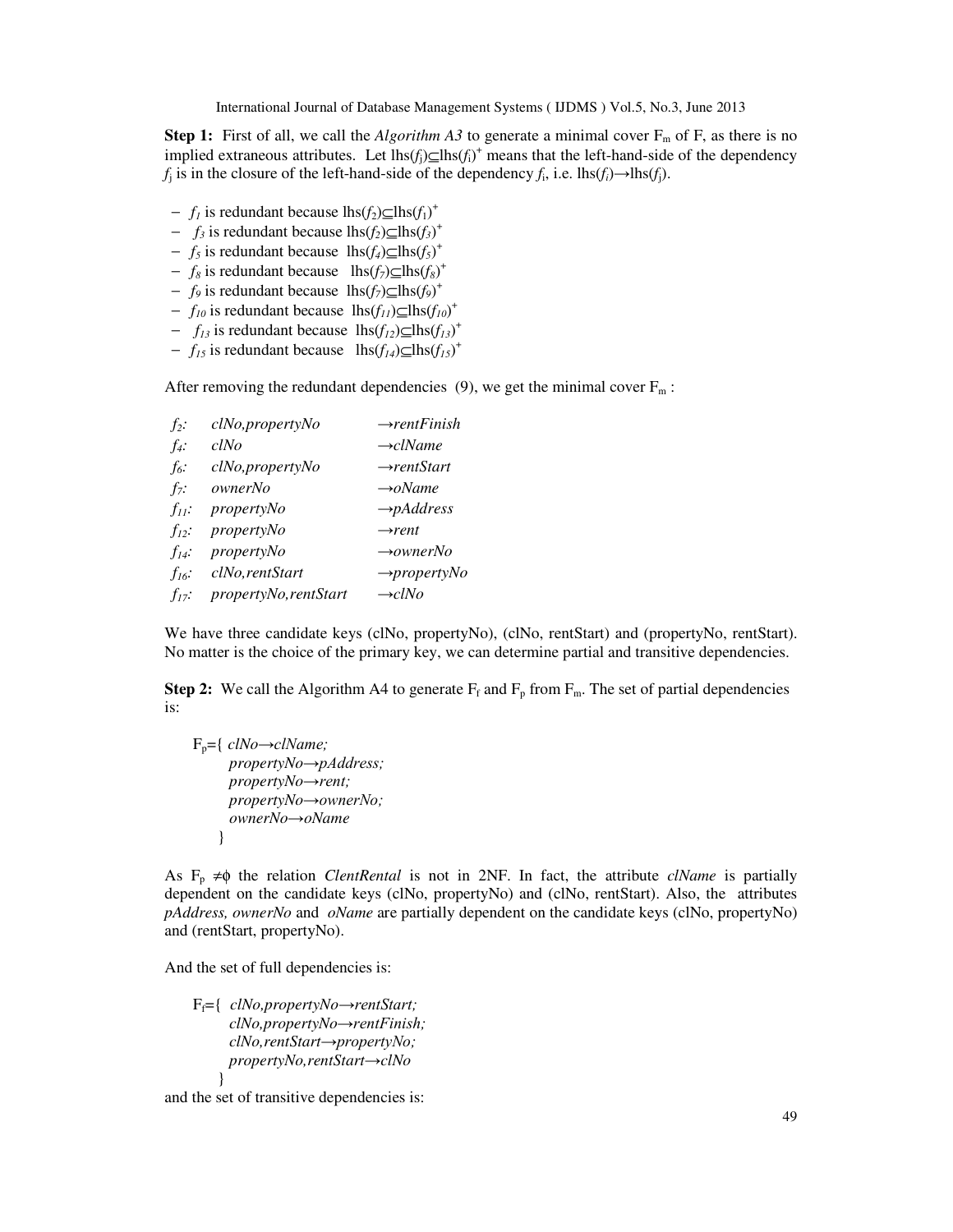F<sub>t</sub>={ *ownerNo→oName* }

**Step 3:** Decomposition of the relation *ClientRental* into 2NF:

We can choose (clNo,propertyNo) as the primary key, but no special consideration will be given to this key over the other candidate keys. Then the call to the algorithm A5 creates new relations. From  $F_f$ , we get the relation

R(clNo,propertyNo)(clNo, propertyNo, rentStar, rentFinish)

 $R_{c1No}$ (clNo,clName)

RpropertyNo(propertyNo, pAddress, rent,ownerNo, oName)

The key-attributes  $\text{c}$  lNo and property No cause the violation of 2NF. The three relations are in Second Normal Form as every non-key attribute is fully functionally dependent on the primary key of the relation.

**Step 4:** Decomposition into 3NF:

As the input of the *Algorithm A6* we have *R(clNo,propertyNo), RclNo, RpropertyNo* and F<sup>t</sup> . The only relation that contains the transitive dependency  $F_t$  is  $R_{propertyNo}$ . We then decompose  $R_{propertyNo}$  into two relations and remove the attribute *oName* from that relation to get all relations into 3NF:

R(clNo,propertyNo)(clNo,propertyNo, rentStar, rentFinish) R<sub>clNo</sub>(clNo,clName) RpropertyNo(propertyNo, pAddress, rent, ownerNo) RownerNo(ownerNo, oName)

The algorithms are dependency preserving as the original *ClientRental* relation can be recreated by joining the 3NF relations *R(clNo,propertyNo), RclNo, RpropertyNo* and *RownerNo* through the primary key/foreign key mechanism.

## **6. CONCLUSION**

In this paper we have presented algorithms for relational database normalization into 2NF and 3NF using their general definitions in a step-by-step feature. The first step before performing the procedure is to make a preprocessing on the set of dependencies to remove redundant dependencies. We have tested our algorithms on many realistic examples with multiple candidate keys taken from different sources.

This work has mainly the following major advantages: *(i)* the general and original definition of normal forms is used, *(ii)* the removal of redundant dependencies, *(iii)* in all phases, the computation of attributes closure are minimized compared to other algorithms although using a restricted definition of normal forms, and *(iv)* a primary key is determined for any generated relation.